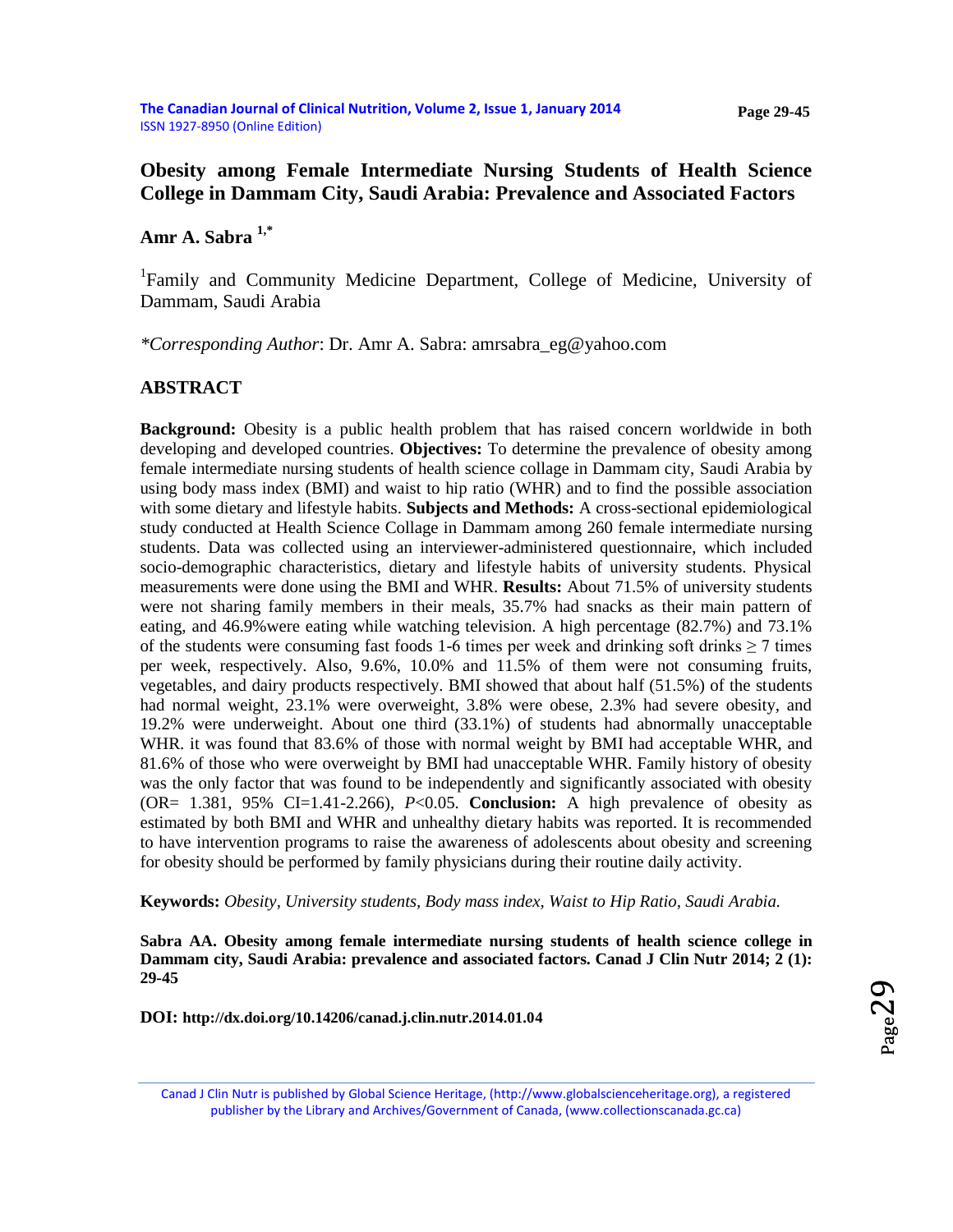#### **INTRODUCTION**

Obesity is a public health problem that has raised concern worldwide. According to the World Health Organization (WHO), there will be about 2.3 billion overweight people aged 15 years and above, and over 700 million obese people worldwide in the year 2015 (1). Several studies showed that overweight and obesity are major causes of comorbidities, including type II diabetes, cardiovascular diseases, various cancers and other health problems, which can lead to further morbidity and mortality (2, 3). The high total cost (direct and indirect) of overweight and obesity represents a relative economic burden on gross domestic product in most world countries (4-7).The prevalence of obesity has doubled over the last decades in several developing countries as well as in the USA and most Western countries. Its increasing prevalence has compelled the WHO to include obesity on the list of the essential health problems in the world (8).

In gulf countries, the prevalence of obesity and overweight is increasing in both adults and children (9‑11). In Kuwait, the prevalence of overweight and obesity increased by 20.6% and 15.4% and by 13.7 and 8.4% among men and women, respectively (9). In Qatar, it is estimated that 29.3% of females and 17.4% of males are obese (10). In Bahrain, the prevalence of obesity was more significant among females, 32%, than males, 25%, throughout all age groups (11). In Kingdom of Saudi Arabia (KSA), the increasing problem of obesity has been reported in 2005 with an overall obesity prevalence of 35.5% (12). Obesity and overweight are increasing, in the total Saudi population the prevalence of overweight was 27.23% and 25.20% in the males and females respectively, while the prevalence of obesity was 13.05% and 20.26% in the males and females respectively (13). In the eastern province of Saudi Arabia (2008), the overall prevalence of obesity was 43.8%, while 35.1% were overweight (14). Prevalence of obesity among Saudi adolescents in Eastern Saudi Arabia was higher in male than female students (19.3% versus 11.8%) while a higher proportion of female students than males were overweight (17.2% versus 10.2%) (15).

Numerous studies have compared the appropriateness of various anthropometric indices for assessing obesity and predicting obesity-related health risks, including BMI, waist-tohip ratio (WHR), waist circumference (WC), and waist to height ratio (WHtR) (16-20). However, there is no agreement on which index should be applied universally for defining obesity. WHO defined overweight as a BMI of 25 - 29.9 kg/m<sup>2</sup> and obesity as a BMI of  $\geq$ 30 kg/m<sup>2</sup> (21). BMI provides the most useful population-level measure of overweight and obesity as it is the same for both sexes and for all ages of adults (1). WHR was shown to be a good predictor of health risk  $(22)$ , and a high WHR ( $> 0.9$  in men and  $> 0.8$  in women) indicates abdominal fat accumulation (23, 24). The aim of present study was to determine the prevalence of obesity among female intermediate

Page30

Canad J Clin Nutr is published by Global Science Heritage, (http://www.globalscienceheritage.org), a registered publisher by the Library and Archives/Government of Canada, (www.collectionscanada.gc.ca)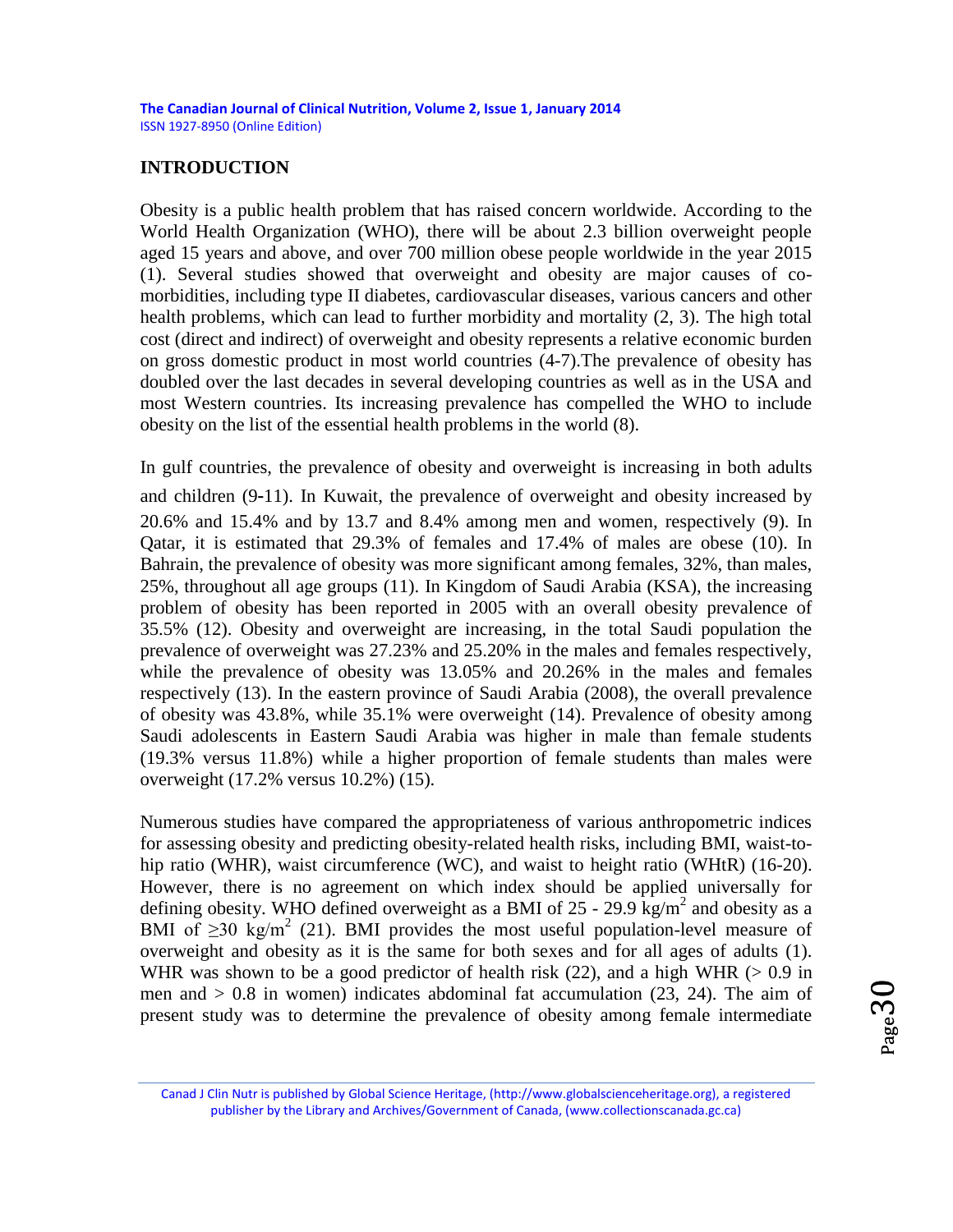nursing students of health science collage in Dammam city, KSA by using BMI and WHR and to find the possible association with some dietary and lifestyle habits.

## **SUBJECTS AND METHODS**

#### *Study Design*

A cross-sectional epidemiological study was conducted at Health Science Collage in Dammam, Eastern Province, Saudi Arabia during the year 2010-2011. The target population consisted of all the 320 female intermediate nursing students (levels 1 to 3) registered during the year of study. Interns were excluded because they practice outside the college and were not accessible during the time of the study. The response rate was 81.3%, where a total of 260 students accept to be included in the study. Necessary permissions to conduct the study were obtained from concerned university authorities. The objectives of the study were explained to the participating students after which they gave their informed consent. Confidentiality of the information was strictly adhered to by assuring the attendees that no details about their status will be released and data will be only used for research purpose.

Data was collected using the following tools:

#### *1-An interviewer-administered questionnaire included the following sections:*

a) Socio-demographic variables: age, nationality, marital status, parents' education, and family income.

b) Dietary and lifestyle habits: sharing family members in meals, eating while watching television, computer or using mobile phone, pattern of eating, fast food consumption, drinking carbonated drinks, and type of fat used for family cooking and the pattern of consuming dairy products, vegetables and fruits.

## *2-Physical Measurements:*

a) Body Mass Index: Weight and height were measured using a digital physician weighing scale model SECA 708 and a height measuring rod model SECA 220 attached to the digital scale. The scales were previously checked for reliability. Practical demonstrations were conducted to ensure accuracy of measurements. Weight was measured in kilograms (kg) with students barefooted and wearing their usual light clothes. Weight was recorded to the nearest 100 gm. Height was measured in centimeters (cm) to the nearest 0.5 cm. Obesity was defined by the body mass index (BMI), weight in kilograms divided by the square of height in meter. It was classified as: underweight (BMI <18.5 kg/m<sup>2</sup>); normal (BMI=18.5-24.99 kg/m<sup>2</sup>); overweight (BMI=25-29.99 kg/m<sup>2</sup>); obese (BMI= 30-34.99 kg/m<sup>2</sup>); and severe obesity (BMI>35 kg/m<sup>2</sup>).(25)For the ease of statistical analysis, associations and interpretation of the results, BMI classification was categorized into 3 groups: underweight (BMI <18.5 kg/m<sup>2</sup>); normal

Canad J Clin Nutr is published by Global Science Heritage, (http://www.globalscienceheritage.org), a registered publisher by the Library and Archives/Government of Canada, (www.collectionscanada.gc.ca)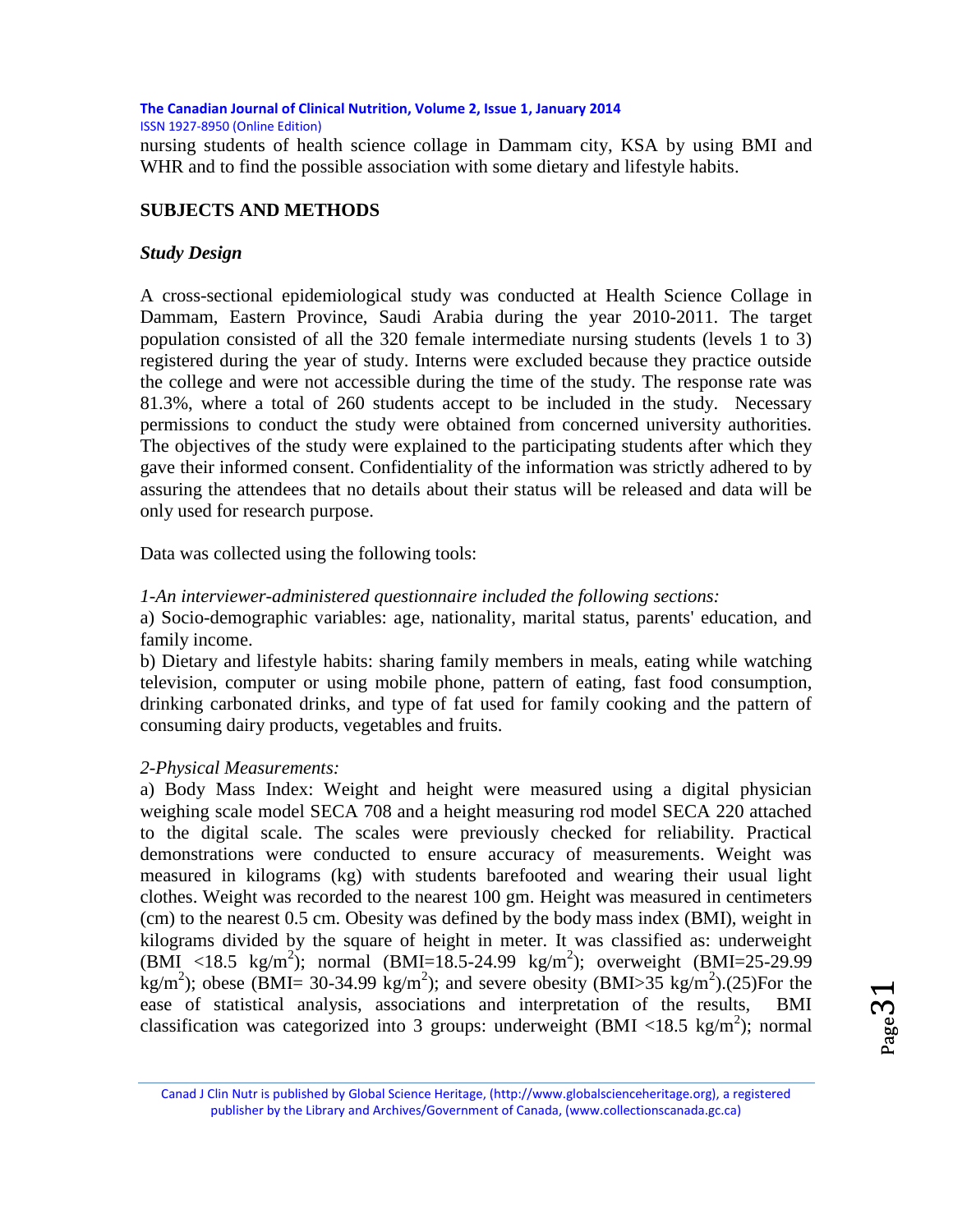$(BMI=18.5-24.99 \text{ kg/m}^2)$ ; and overweight (includes overweight, obese, and severe obese) i.e.(BMI>25 kg/m<sup>2</sup>).

b) Waist-to-Hip Ratio: The waist is defined as the smallest circumference between the nipples and top of the thighs, the hip is the largest circumference between the waist and the knees. The waist was measured with the student standing with his abdomen relaxed by measuring the narrowest point at his waist, or if this is not apparent, at the level of the iliac crest. The hip measurement was taken over minimal clothing, and is at the level of the greatest protrusion of the buttock). The waist-to-hip ratio was calculated by dividing waist by hip measurements and a value less than 0.80 was considered acceptable (22-24). Students with positive risk factors were given health education and advised to consult their health care providers.

#### *Statistical Analysis*

Data collected were checked for accuracy and completeness and were coded and entered into the Statistical Package for Social Sciences (SPSS) software version 16. Descriptive statistics for all studied variables and Chi-Squared test were used. Logistic regression analysis was used to find the association between the characteristics of the university students (Independent variables) and obesity (depression and anxiety) (Dependent variable), and *P*-value level <0.05 was considered significant throughout the study.

#### **RESULTS**

Table 1 shows the socio-demographic characteristics of the female nursing students. It was evident that 48.5% of the students were in the third year, 57.7% in the age group 20- 22 years, 63.8% single and 96.6% were Saudis. Regarding the family income, half of the students (50.0%) had family income 5000-10,000 Saudi Riyals and 69.2% were living in apartments. Table 2 demonstrated the nutritional habits of the female nursing students. About 71.5% of them were not sharing family members in their meals and 35.7% had snacks as their main pattern of eating. It was clear that 46.9% and 11.5% of them were eating while watching television and using computer or mobile phone, respectively.

A high percentage 82.7% and 73.1% of the students were consuming fast foods 1-6 times per week and drinking soft drinks  $\geq 7$  times per week, respectively. About half (46.5%) of the students reported the use of unsaturated fats for family cooking, while almost a quarter of them (25.0%) does not know the type of fats (oils) used for their family cooking. More than half of students consumed fruits and dairy products (51.9%) and vegetables (55.0%) 1-6 times per week. However, 9.6%, 10.0% and 11.5% of them were not consuming fruits, vegetables, and dairy products respectively, Table 2. According to Table 3, BMI showed that about half (51.5%) of the students had normal weight, 23.1% were overweight, 3.8% were obese, 2.3% had severe obesity, and 19.2% were

Canad J Clin Nutr is published by Global Science Heritage, (http://www.globalscienceheritage.org), a registered publisher by the Library and Archives/Government of Canada, (www.collectionscanada.gc.ca)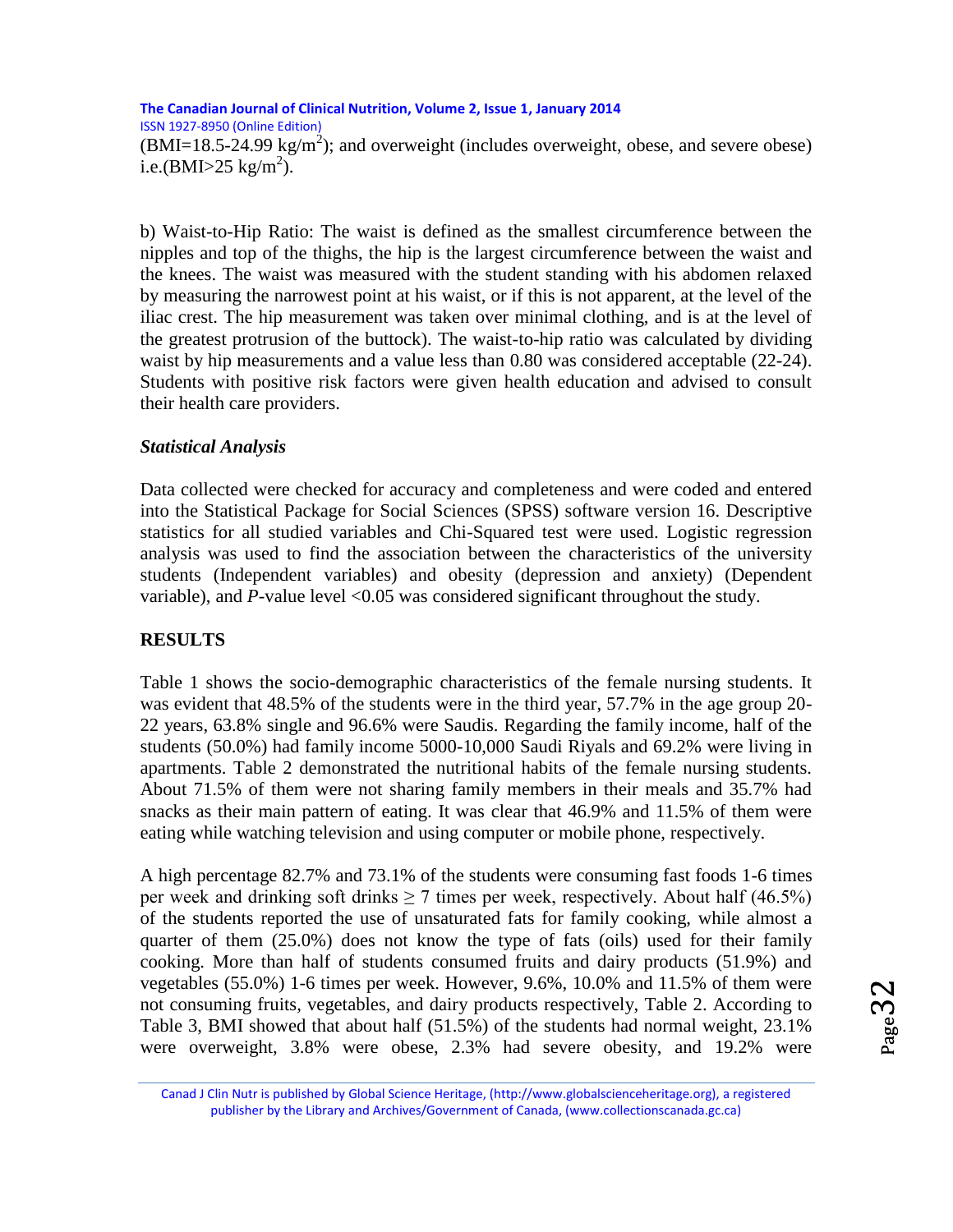underweight. About one third (33.1%) of students had abnormally unacceptable Waist-to-Hip Ratio.

According to Table 4, It was found that there is a statistical significant association between BMI of the students and their age (P<0.05), where overweight was demonstrated in 20% of students in the age group 18-<20 years, 32.0% in the age group between 20-  $\leq$ 22 years and in more than half (55.6%) in the age group  $\geq$  22 years. Moreover it was found that overweight was recorded in 37.0%, 25.0%, and 23.2% of the students whom fathers had primary, illiterate, secondary and university education, respectively with a statistical significant association  $(P<0.05)$ . By studying the association between BMI of university students with other students' characteristics (year of study, nationality, marital status, and monthly income), it was found that there was no statistically significant association. Table 5 demonstrated the association between nutritional Habits and BMI of female nursing students. It was found that 31.1%, 42.6%, and 26.2% of the students who was eating while watching television were overweight, normal weight , and underweight., respectively with a statistical significant association, *P*<0.001.

By studying the association between BMI of university students with their nutritional habits (sharing family members in their meals, using computer or mobile phone while eating, pattern of eating, fast food, soft drink consumption, fruit, vegetable, and dairy product consumption, it was found that there was no statistically significant association. By studying the association between BMI and WHR of female university students (Table 6), it was found that 83.6% of those with normal weight by BMI had acceptable WHR, and 81.6% of those who were overweight by BMI had unacceptable WHR. The statistical difference between groups was found to be statistically significant  $(P=0.000)$ . Table 7 represents the results of the logistic regression analysis of significant factors predicting occurrence of obesity by BMI among female nursing students. Family history of obesity was the only factor that was found to be independently and significantly associated with obesity (OR= 1.381, 95% CI=1.41-2.266), *P* < 0.05.

## **DISCUSSION**

Obesity is a global health problem in both developing and developed countries (1, 8). The prevalence of overweight and obesity, severe obesity in the present study (23.1%, 3.8% and 2.3% respectively). A study done in Al-Khobar city, KSA among male secondary school students aged 14-19 years showed that 14.1% were overweight and 16.7% were obese (15). A study done by Sabra *et al*., in 2007 among male university students in Dammam city showed that The prevalence of overweight and obesity was 24.5% and 22.6% respectively (26). In 2010 A high prevalence of overweight and obesity was 47.9% was reported among Saudi female university students in Riyadh, KSA (27). A National Survey of the prevalence of overweight and obesity in Saudi population aged

Canad J Clin Nutr is published by Global Science Heritage, (http://www.globalscienceheritage.org), a registered publisher by the Library and Archives/Government of Canada, (www.collectionscanada.gc.ca)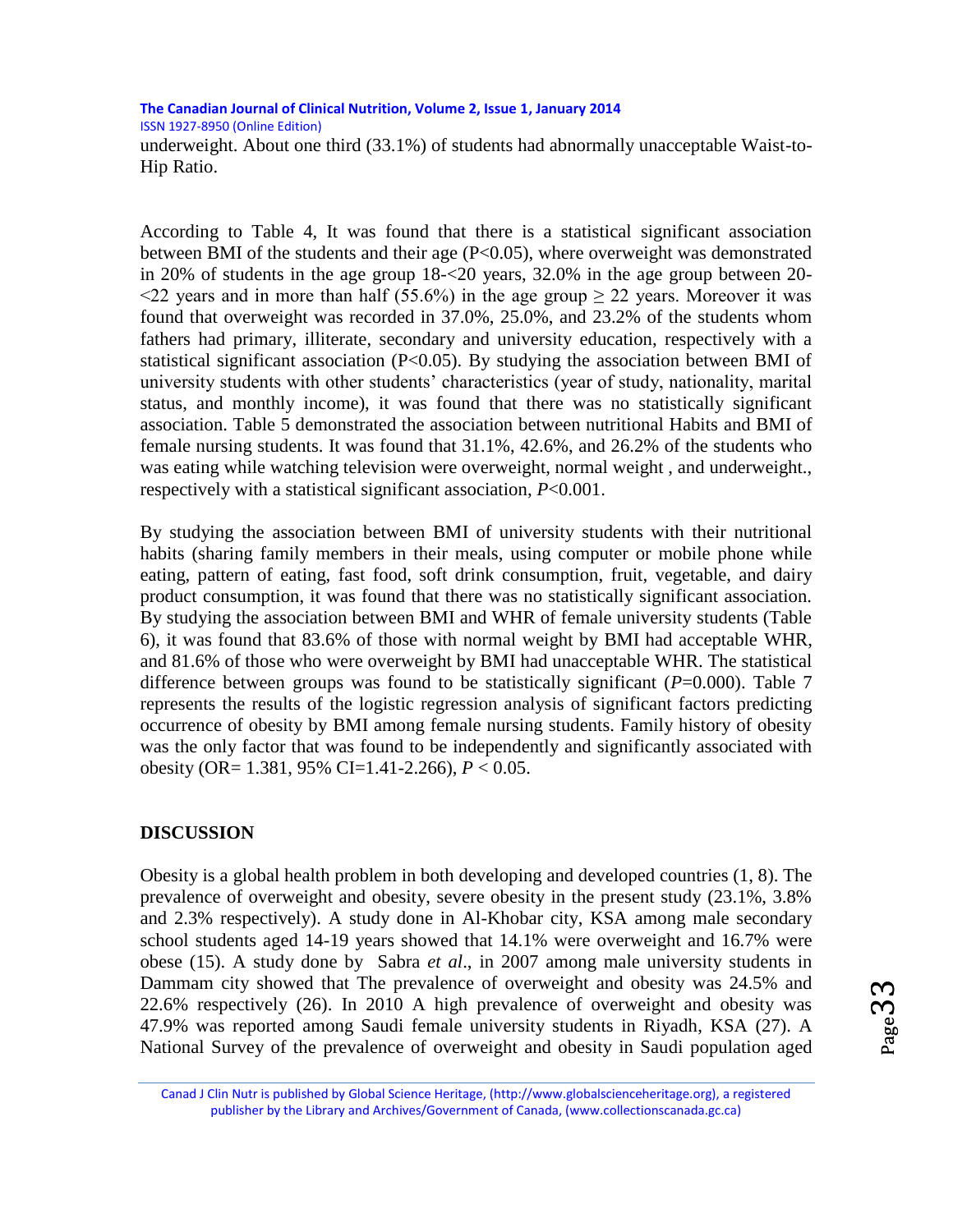15-20 years, a prevalence of 12% and 7% for males (28). On the other hand, similar prevalence was reported in Jeddah, KSA among students of both sexes, with a mean age of 15.3 years (29).

The etiology of obesity is multifactorial, involving complex interactions among the genetic background, hormones and different social and environmental factors, such as sedentary lifestyle and unhealthy dietary habits (8). In the present study, the association between BMI of university students with other students' characteristics (year of study, nationality, marital status, and monthly income), it was found that there was no statistically significant association. The increased risk of obesity among married females was reported by other researchers (27, 30). Low income families may face lack of safe places for physical activity and lack of consistent access to healthful food choices, particularly fruits and vegetables and they have a higher intake of total and saturated fat (31). Family income in the present study was not found to be associated with the occurrence of obesity. This is not consistent with results obtained from a study conducted in USA among older non-Hispanic white children where children in families with low income were significantly more likely to be overweight than children in families with high income  $(32)$ .

The current study showed that 71.5% of them were not sharing family members in their meals and 35.7% had snacks as their main pattern of eating. Absence of family meals is associated with lower fruit and vegetable consumption as well as consumption of more fried food and carbonated beverages (31). A Canadian study showed that children who ate supper together with their family 3 or more times a week were at decreased risk of obesity (33). AL Qauhiz study showed that 41.2% of participants skipped breakfast. Snacking was reported by 98.9% of university students (27).There are a variety of environmental factors that may be contributing to obesity such as increased consumption of soft drinks and intake of fast food (34). Soft drink intake has been associated with the epidemic of obesity (35). It has been found that children who consume these drinks have a higher energy intake and are more likely to become overweight in the present study, a high percentage 82.7% and 73.1% of the students were consuming fast foods 1-6 times per week and drinking soft drinks  $\geq 7$  times per week, respectively. AL Qauhiz study in KSA showed junk foods were the main items in snacking, coffee, aerated beverages, chocolate, pastry and potato chips were all consumed in abundance, in addition, majority of students ate till fullness (27).

A high proportion of university students in the present study were consuming fast foods which contain a high amount of calories and saturated fats. This finding was similar to a study of food consumption pattern in Iran which revealed that the contribution of saturated fatty acids to dietary energy exceeded the recommended limits (36). The present study suggested that regular fruits and vegetables consumption by students was unsatisfactory. This is in agreement with a study conducted in New Orleans, USA among

Canad J Clin Nutr is published by Global Science Heritage, (http://www.globalscienceheritage.org), a registered publisher by the Library and Archives/Government of Canada, (www.collectionscanada.gc.ca)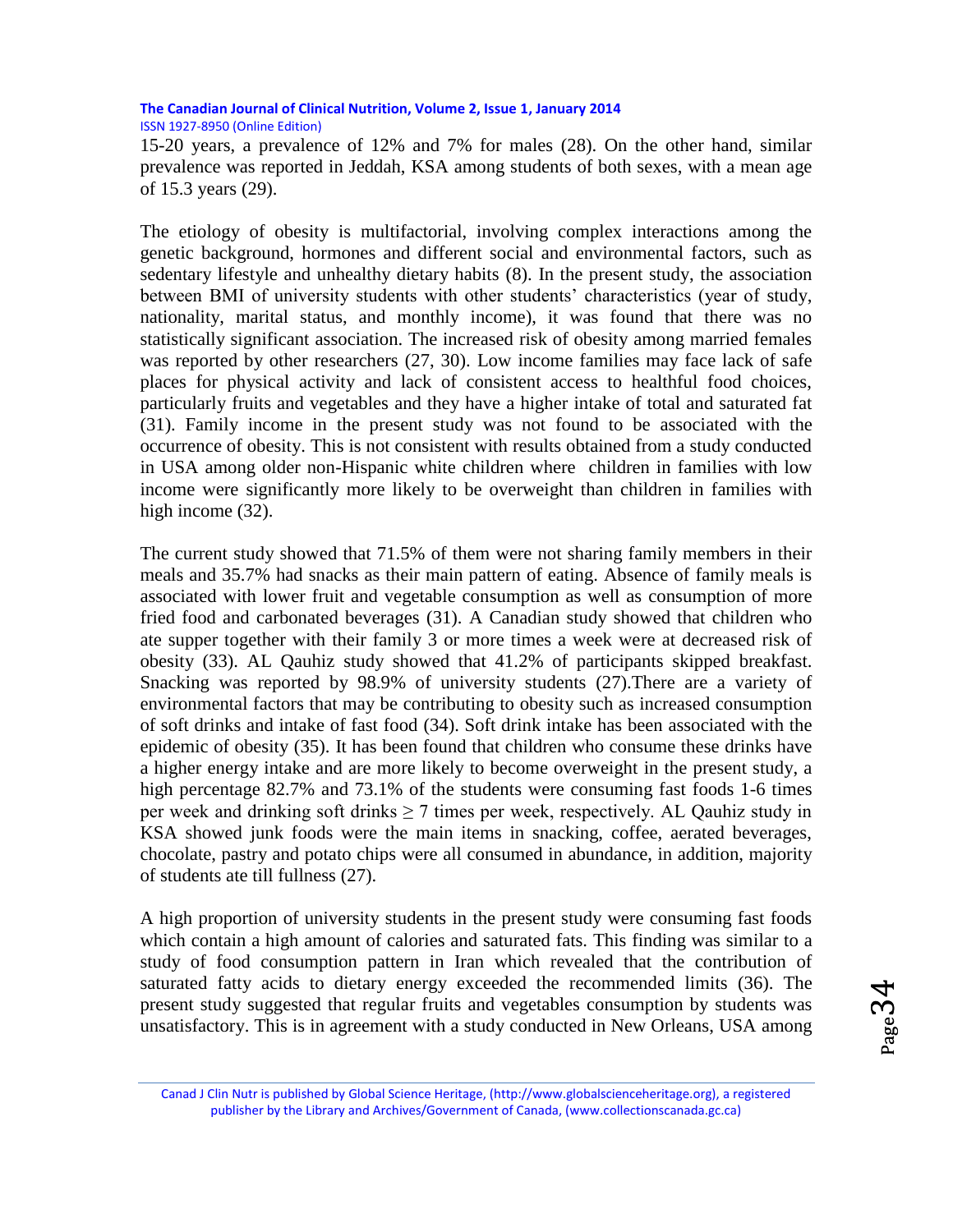high school students, showed that the consumption levels of adolescents with regard to fruits and vegetables were low (37).

A study in KSA showed that consumption of fruits and vegetables was reported by less than 10% of female university students, in a Chinese study that showed a 2.9% prevalence of overweight and obesity among university students, consumption of vegetables and fruit twice per day was reported among 80% of the university students (38). Numerous studies have shown that sedentary behaviors like watching TV and playing computer games are associated with increased prevalence of obesity (39). Children and adolescents who watch more than 2 hours/day of TV or play video games are at risk of being obese (40). In the current study, eating while watching the television was reported by 46.9% of the university students, and 31.1%, 42.6%, and 26.2% of the students who was eating while watching television were overweight, normal weight , and underweight., respectively with a statistical significant association  $(P \le 0.001)$ .

In the current study, family history of obesity was the only factor that was found to be independently and significantly associated with obesity (OR= 1.381, 95% CI=1.41- 2.266). Children and adolescents who have parents that are obese are more likely to also be obese (40). Similar results were obtained from a study conducted in Washington State (USA) where parental obesity more than doubles the risk of adult obesity among both obese and non-obese children aged 10 years (41). Moreover, another study showed that maternal obesity was the most significant predictor of childhood obesity  $(OR=3.62)$  (42).

## **CONCLUSION**

The results of the present study demonstrated a high prevalence of obesity as estimated by both BMI and WHR. Unhealthy dietary habits like consumption of fast food, soft drinks, multiple snacks, low fruit and vegetable consumption, as well as eating while watching TV were reported in high percentage among female nursing students. Family history of obesity was the only predicting factor for the occurrence of obesity as measured by BMI. From the results of the present study, it is recommended to have intervention programs to raise the awareness of adolescents about obesity and its comorbidity and to encourage them to adopt healthy dietary behavior. Screening for obesity should be performed by family physicians during their routine daily activity. This is best achieved by integrating obesity prevention and control program within the current Primary health care services.

#### **ACKNOWLEDGMENT**

The author deeply extends his appreciation to Bashayer Al-Awam and Farah El Habash for their dedicated effort in data collection.

Page35

Canad J Clin Nutr is published by Global Science Heritage, (http://www.globalscienceheritage.org), a registered publisher by the Library and Archives/Government of Canada, (www.collectionscanada.gc.ca)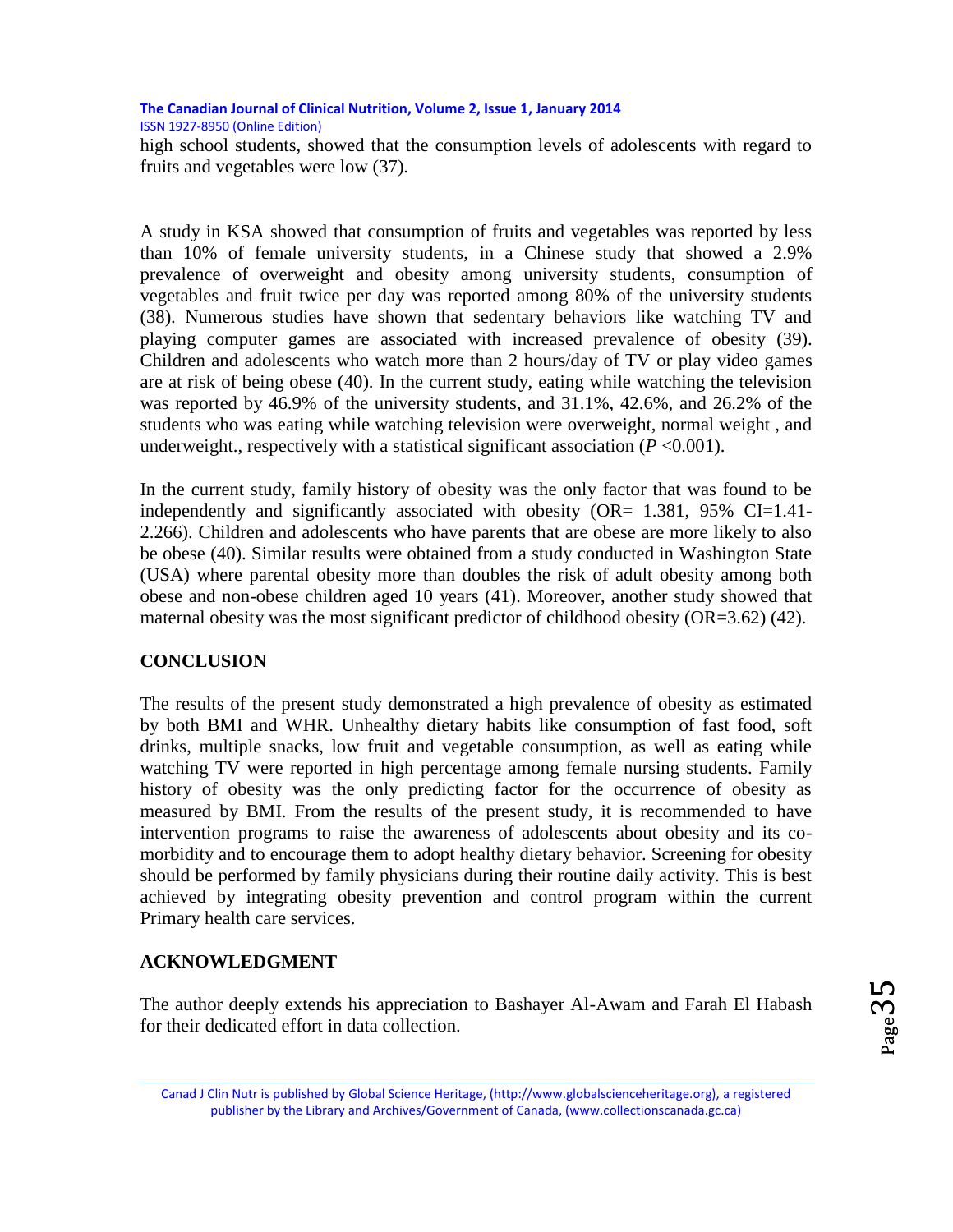#### **REFERENCES**

- 1. World Health Organization. Fact sheet: obesity and overweight. Available online: http://www.who.int/mediacentre/factsheets/fs311/en/ (accessed on 5 December 2013).
- 2. Brown WV, Fujioka K, Wilson PW, Woodworth KA. Obesity: why be concerned? Am J Med 2009, 122: S4-S11.
- 3. Guh DP, Zhang W, Bansback N, Amarsi Z, Birmingham CL, Anis AH. The incidence of co-morbidities related to obesity and overweight: a systematic review and meta-analysis. BMC Public Health 2009, 9: 88-92.
- 4. Yach D, Stuckler D, Brownell KD. Epidemiologic and economic consequences of the global epidemics of obesity and diabetes. Nature Med 2006, 12: 62-66.
- 5. Muller-Riemenschneider F, Reinhold T, Berghofer A, Willich SN. Healtheconomic burden of obesity in Europe. Eur J Epidemiol 2008, 23: 499-509.
- 6. Zhao W, Zhai Y, Hu J, Wang J, Yang Z, Kong L, *et al*. Economic burden of obesity-related chronic diseases in Mainland China. Obes. Rev 2008, 9, 62-67.
- 7. Anis AH, Zhang W, Bansback N, Guh DP, Amarsi Z, Birmingham CL. Obesity and overweight in Canada: an updated cost-of-illness study. Obes Rev 2009, doi: 10.1111/j.1467-789X.2009.00579.x.
- 8. WHO. Technical Report Series 894.Obesity: preventing and managing the global epidemic. Report of a WHO consultation. Geneva: WHO; 2000.
- 9. Al-Jeheidli AH, Moquddan FI, Al-Rumh MK, Salmin NN. General Practitioners Attitudes and Practices toward Managing Obesity. Kuwait Med J 2007, 39:138‑143.
- 10. Al‑Muraikhi AE, Al‑Kuwari MG. Primary Care physicians' knowledge, attitude, and practice toward obesity management in Qatar. Middle East J Fam Med 2008; 10:3‑7.
- 11. James PT, Leach R, Kalamara E, Shayeghi M. The worldwide obesity epidemic. Obes Res 2001; 9 (4):228‑233.

Canad J Clin Nutr is published by Global Science Heritage, (http://www.globalscienceheritage.org), a registered publisher by the Library and Archives/Government of Canada, (www.collectionscanada.gc.ca)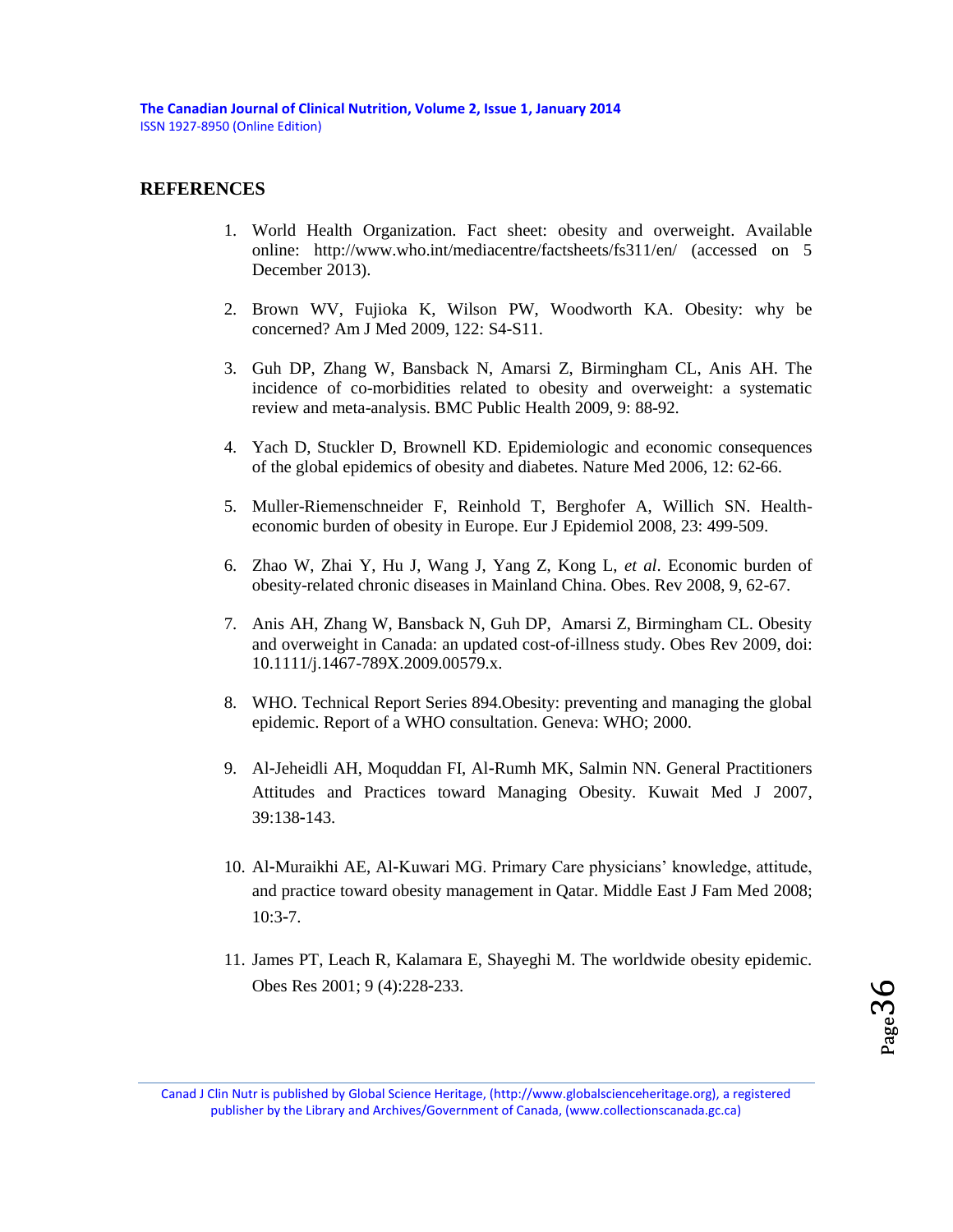#### **The Canadian Journal of Clinical Nutrition, Volume 2, Issue 1, January 2014**

ISSN 1927-8950 (Online Edition)

- 12. Al‑Nozha MM, Al‑Mazrou YY, Al‑Maatouq MA, Arafah MR, Khalil MZ, Khan NB, *et al*. Obesity in Saudi Arabia. Saudi Med J 2005; 26:824‑829.
- 13. El-Hazmi MA, Warsy AS. Prevalence of obesity in the Saudi population. Ann Saudi Med 1997; 17(3):302-306.
- 14. Al-Baghli NA, Al-Ghamdi AJ, Al-Turki KA, El-Zubaier AG, Al-Ameer MM, Al-Baghli FA. Overweight and obesity in the eastern province of Saudi Arabia. Saudi Arabia. Saudi Med J 2008; 29 (9): 1319-1325.
- 15. Al-Almaie SM. Prevalence of obesity and overweight among Saudi adolescents in Eastern Saudi Arabia. Saudi Med J 2005; 26(4):607-611.
- 16. Wang JW, Hu DY, Sun YH, Wang JH, Wang GL, Xie J, *et al*. Obesity criteria for identifying metabolic risks. Asia Pac J Clin Nutr 2009; 18:105-113.
- 17. Hsieh SD, Muto T. Metabolic syndrome in Japanese men and women with special reference to the anthropometric criteria for the assessment of obesity: Proposal to use the waist-to-height ratio. Prev Med 2006; 42: 135-139.
- 18. Vazquez G, Duval S, Jacobs DR, Silventoinen K. Comparison of body mass index, waist circumference, and waist/hip ratio in predicting incident diabetes: a meta-analysis. Epidemiologic Rev 2007; 29: 115-128.
- 19. Welborn TA, Dhaliwal SS. Preferred clinical measures of central obesity for predicting mortality. Eur J Clin Nutr 2007; 61: 1373-1393.
- 20. Chan RS, Woo J. Prevention of Overweight and Obesity: How Effective is the Current Public Health Approach. Int J Environ Res Public Health 2010; 7: 765- 783.
- 21. WHO. Prevention and management of the global epidemic of obesity. Report of the WHO consultation on obesity. WHO: Geneva; 1998.
- 22. Bjorntorp P. The associations between obesity, adipose tissue distribution and disease. Acta Med. Scand. Supplementum 1988; 723: 121-134.
- 23. Han TS, Seidell JC, Currall JE, Morrison CE, Deurenberg P, Lean ME. The influences of height and age on waist circumference as an index of adiposity in adults. Int J Obes Relat Metab Disord. 1997; 21(1):83-89.
- 24. Ashwell M. Obesity risk: importance of the waist-to-height ratio. Nurs Stand 2009; 23: 49-54.

Canad J Clin Nutr is published by Global Science Heritage, (http://www.globalscienceheritage.org), a registered publisher by the Library and Archives/Government of Canada, (www.collectionscanada.gc.ca)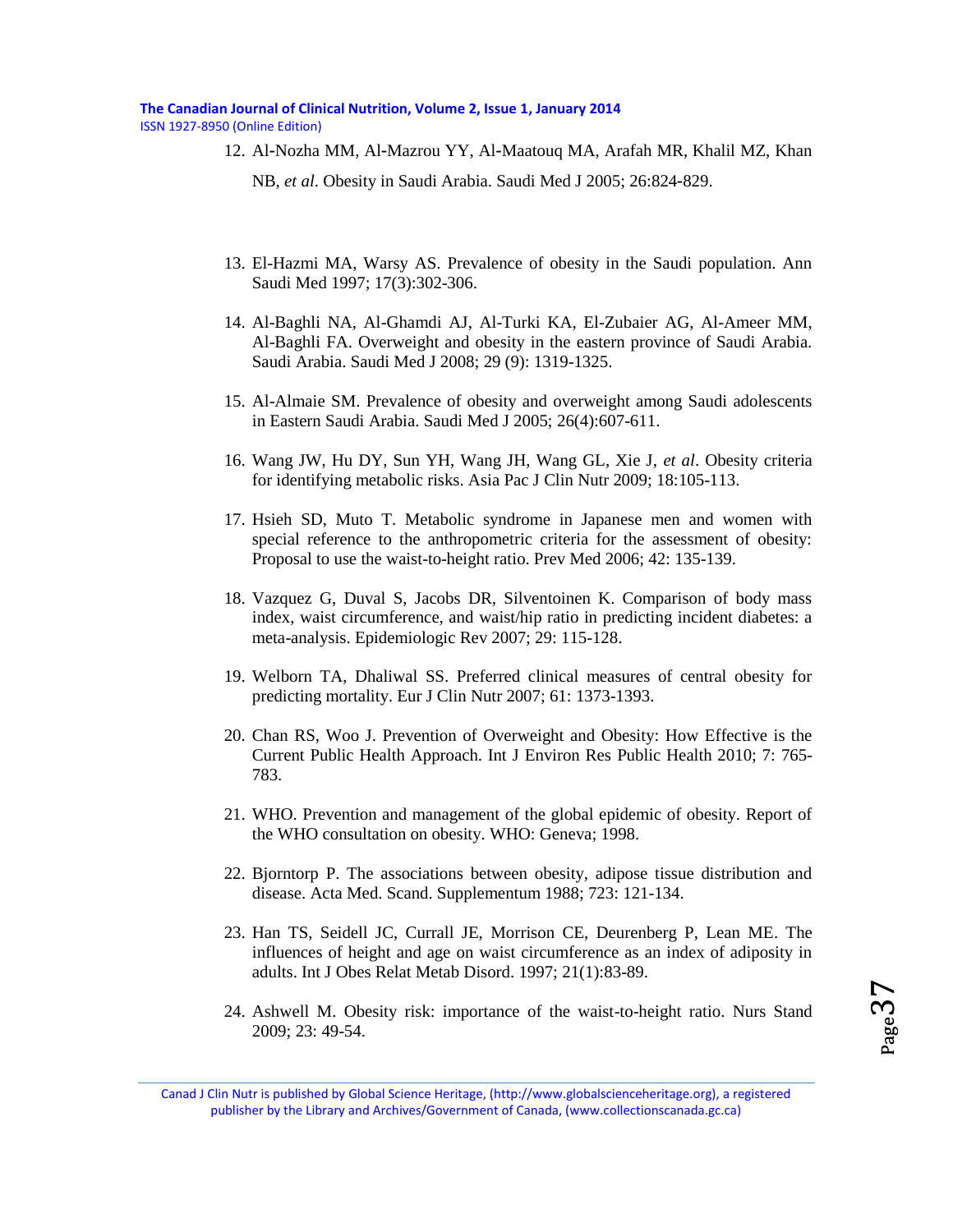#### **The Canadian Journal of Clinical Nutrition, Volume 2, Issue 1, January 2014**

ISSN 1927-8950 (Online Edition)

- 25. Mahan LK, Esctt-Stump S. Krause's food, nutrition & diet therapy. 9th ED. Philadelphia: W.B. Saunders Company; 1996, pp.645-651.
- 26. Sabra AA, Taha AZ, Al-Sebiany AM, Al-Kurashi NY, Al-Zubier AG. Coronary heart disease risk factors: prevalence and behavior among male university students in Dammam City, Saudi Arabia. J Egypt Public Health Assoc. 2007; 82(1-2):21-42.
- 27. AL Qauhiz NM. Obesity among Saudi Female University Students: Dietary Habits and Health Behaviors. J Egypt Public Health Assoc. 2010; 85(1-2):45-59.
- 28. Al-Nuaim AR, Al-Mazrou Y, Al-Attas O, Al-Rubeaan K, Khoja T, Al-Daghari N. National Chronic Metabolic Diseases Survey Part 1: prevalence of diabetes mellitus, obesity and hypercholesterolemia in Saudi Arabia. Riyadh: Ministry of Health and King Saud University, 1995.
- 29. Ghabrah TM, Bahnassy AA, Abalkhail BA, Al-Bar HM, Milaat WA. The prevalence of cardiovascular risk factors among students in Jeddah, Saudi Arabia. J Family Community Med 1997; 4(2):55-63.
- 30. Al-Shammari SA, Khoja TA, Al-Subaie AS. Trans-cultural attitude towards being overweight in patients attending health centers, Riyadh, Saudi Arabia. Family Practice Research Journal 1994; 14: 149-156.
- 31. Committee on Nutrition. Prevention of Pediatric Overweight and Obesity. Pediatrics 2003; (112): 424-430.
- 32. Alaimo K, Olson CM, Frongillo EA. Low family income and food insufficiency in relation to overweight in US children. Is there a paradox? Arch Pediatr Adolesc Med 2001; 155:1161-1170.
- 33. Veugelers PJ, Fietzgerald AL. Prevalence of and risk factors for childhood overweight and obesity. CMAJ 2005:173(6):607-613.
- 34. James J, Kerr D. Prevention of childhood obesity by reducing soft drinks. Int J Obes. 2005; 29 (2):S54-S57.
- 35. Ludwig DS, Peterson KE, Gortmaker SL. Relation between consumption of sugar-sweetened drinks and childhood obesity: a prospective, observational analysis. Lancet. 2001; 357:505–508.
- 36. Kimiagar SM, Ghaffarpour M, Houshiar-Rad A, Hormozdyari H, Zellipour L. Food consumption pattern in the Islamic Republic of Iran and its relation to coronary heart disease. East Mediter Health J 1998; 4(3):539-547.

Canad J Clin Nutr is published by Global Science Heritage, (http://www.globalscienceheritage.org), a registered publisher by the Library and Archives/Government of Canada, (www.collectionscanada.gc.ca)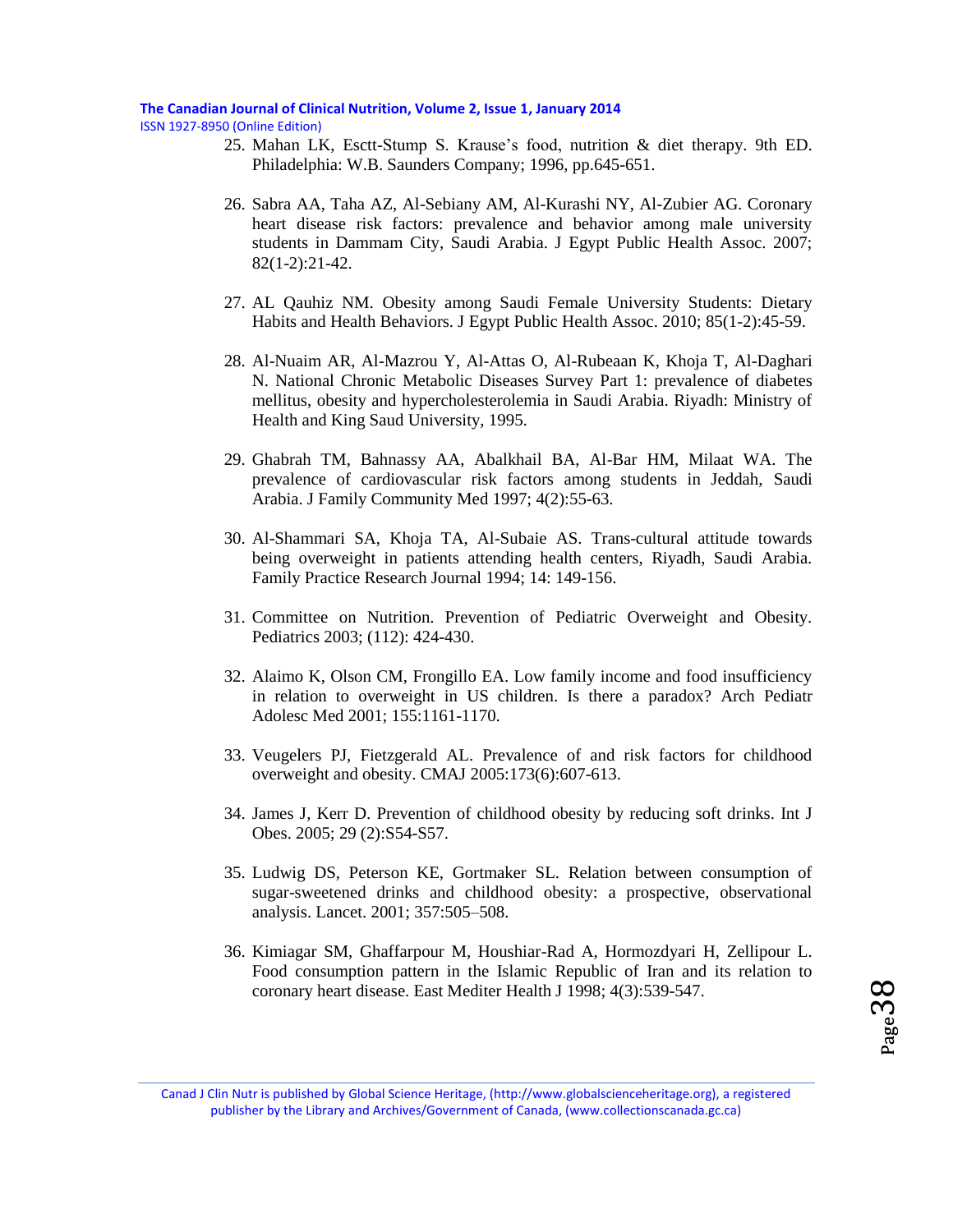#### **The Canadian Journal of Clinical Nutrition, Volume 2, Issue 1, January 2014**

ISSN 1927-8950 (Online Edition)

- 37. Beech BM, Rice R, Myers L, Johnson C, Nicklas TA. Knowledge, attitudes, and practices related to fruit and vegetable consumption of high school students. J Adolesc Health 1999; 24(4):244-250.
- 38. Sakamaki R, Toyama K, Amamoto R, Liu CJ, Shinfuku N. Nutritional knowledge, food habits and health attitude of Chinese University students: A cross-sectional study. Nutritional Journal 2005; 4: 1-5.
- 39. Tremblay MS, Willms JD. Is the Canadian childhood obesity epidemic related to physical inactivity? Int J Obes Relat Metab Disord 2003; 27:1100–1105.
- 40. American Academy of Pediatrics. Statement from the American Academy of Paediatrics for the Senate Subcommittee on Competition, Foreign Commerce and Infrastructure on the Rise of Childhood Obesity. 2004.
- 41. Whitaker RC, Wright JA, Pepe MS, Seidel KD, Dietz WH. Predicting obesity in young adulthood from childhood and parental obesity. N Engl J Med 1997; 337(13):869-873.
- 42. Strauss RS, Knight J. Influence of the home environment on the development of obesity in children. Pediatrics 1999;103(6):85-90.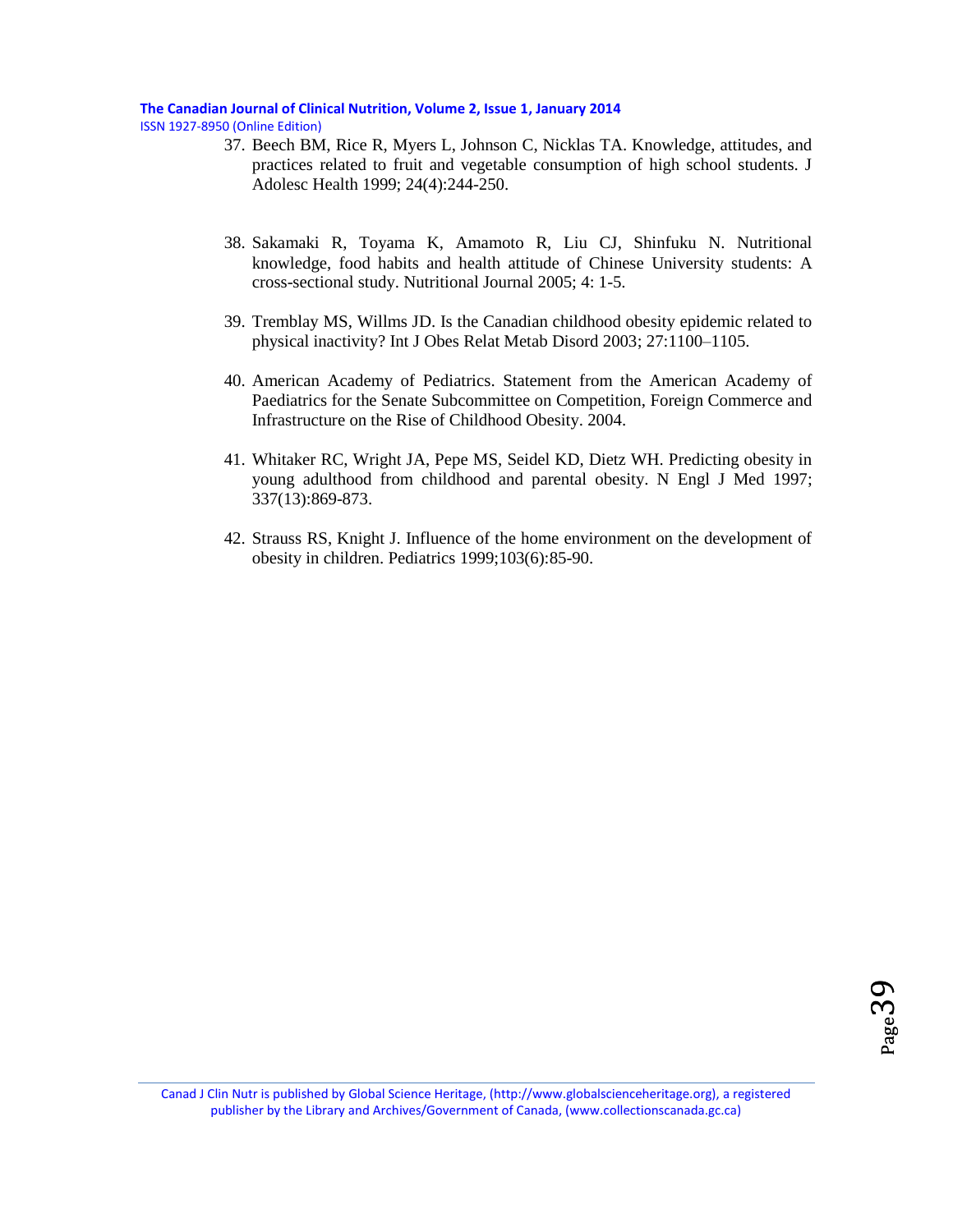|                                         | Nursing students (n=260) |               |  |  |  |  |
|-----------------------------------------|--------------------------|---------------|--|--|--|--|
| <b>Characters</b>                       | No.                      | $\frac{0}{0}$ |  |  |  |  |
| 1-Academic Year:                        |                          |               |  |  |  |  |
| First year                              | 34                       | 13.0          |  |  |  |  |
| Second year                             | 100                      | 38.5          |  |  |  |  |
| Third year<br>٠                         | 126                      | 48.5          |  |  |  |  |
| 2-Nationality:                          |                          |               |  |  |  |  |
| Saudi                                   | 252                      | 96.9          |  |  |  |  |
| Non-Saudi                               | 8                        | 3.1           |  |  |  |  |
| <b>3-Marital Status:</b>                |                          |               |  |  |  |  |
| Single                                  | 166                      | 63.8          |  |  |  |  |
| Married                                 | 92                       | 35.4          |  |  |  |  |
| Divorced                                | $\overline{2}$           | 0.8           |  |  |  |  |
| 4-Age in Years:                         |                          |               |  |  |  |  |
| $18 - 20$ years                         | 92                       | 35.4          |  |  |  |  |
| $20 - 22$ years                         | 150                      | 57.7          |  |  |  |  |
| $\geq$ 22 years<br>٠                    | 18                       | 6.9           |  |  |  |  |
| <b>5-Father's Education:</b>            |                          |               |  |  |  |  |
| Illiterate or read and write            | 32                       | 12.3          |  |  |  |  |
| Primary & Preparatory                   | 108                      | 41.5          |  |  |  |  |
| Secondary & Diploma                     | 60                       | 23.1          |  |  |  |  |
| • University & Higher studies           | 60                       | 23.1          |  |  |  |  |
| <b>6-Mother's Education:</b>            |                          |               |  |  |  |  |
| Illiterate or read and write            | 46                       | 17.7          |  |  |  |  |
| Primary & Preparatory                   | 140                      | 53.8          |  |  |  |  |
| Secondary & Diploma                     | 48                       | 18.5          |  |  |  |  |
| University & Higher studies<br>π.       | 26                       | 10.0          |  |  |  |  |
| 7-Family Income in Saudi Riyals (S.R.): |                          |               |  |  |  |  |
| $< 5000$ S.R                            | 46                       | 17.7          |  |  |  |  |
| 5000-<10000 S.R.                        | 130                      | 50.0          |  |  |  |  |
| $\geq$ 10000 S.R.                       | 84                       | 32.3          |  |  |  |  |
| 8-Housing:                              |                          |               |  |  |  |  |
| Apartment<br>٠                          | 180                      | 69.2          |  |  |  |  |
| Villa                                   | 44                       | 16.9          |  |  |  |  |
| Villa with garden                       | 36                       | 13.9          |  |  |  |  |

## **Table 1: Socio-demographic characteristics of female nursing students**

 $_{Page}40$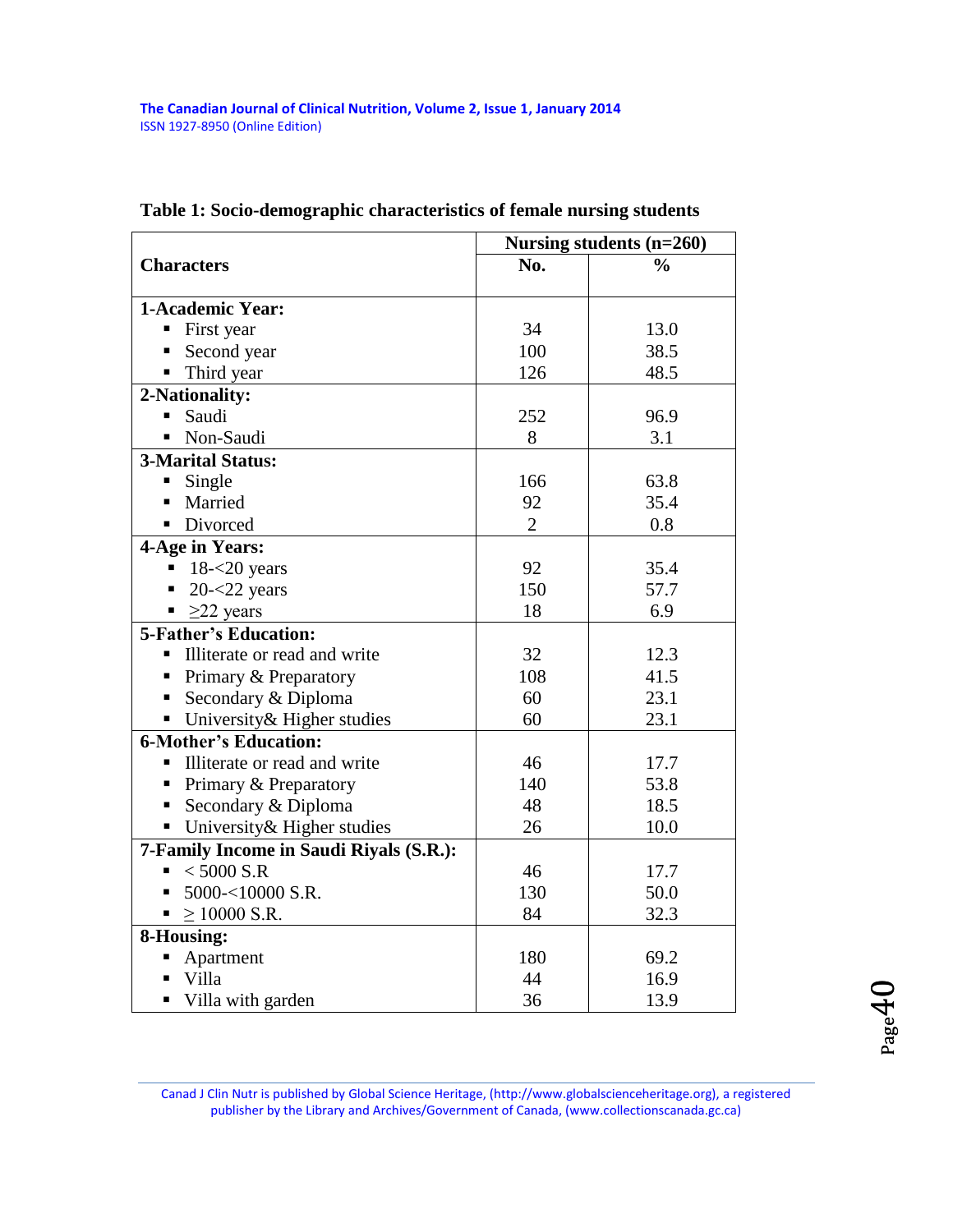## **Table 2: Nutritional habits of female nursing students**

|                                              | Nursing students $(n=260)$ |               |  |  |
|----------------------------------------------|----------------------------|---------------|--|--|
| <b>Characters</b>                            | No.                        | $\frac{1}{2}$ |  |  |
| 1-Sharing family members in meals            |                            |               |  |  |
| Yes                                          | 74                         | 28.5          |  |  |
| N <sub>o</sub>                               | 186                        | 71.5          |  |  |
| 2-Eating while watching television           |                            |               |  |  |
| Yes                                          | 122                        | 46.9          |  |  |
| N <sub>o</sub><br>$\blacksquare$             | 138                        | 53.1          |  |  |
| 3-Eating while using the computer or mobile: |                            |               |  |  |
| Yes                                          | 30                         | 11.5          |  |  |
| N <sub>o</sub>                               | 178                        | 68.5          |  |  |
| Sometimes                                    | 52                         | 20.0          |  |  |
| 4-Pattern of eating per day:                 |                            |               |  |  |
| <b>Regular Meals</b>                         | 140                        | 53.9          |  |  |
| Skip Meals                                   | 27                         | 10.4          |  |  |
| <b>Snacks</b>                                | 93                         | 35.7          |  |  |
| 5-Fast food consumption per week:            |                            |               |  |  |
| Don't consume                                | 30                         | 11.5          |  |  |
| 1-6 times                                    | 215                        | 82.7          |  |  |
| $\geq$ 7 times                               | 15                         | 5.8           |  |  |
| 6-Soft drinks consumption per week           |                            |               |  |  |
| Don't consume                                | 26                         | 10.0          |  |  |
| 1-6 times                                    | 44                         | 16.9          |  |  |
| $\geq$ 7 times                               | 190                        | 73.1          |  |  |
| 7-Types of fats used for family cooking:     |                            |               |  |  |
| Unsaturated                                  | 121                        | 46.5          |  |  |
| Saturated                                    | 14                         | 5.4           |  |  |
| Combined                                     | 60                         | 23.1          |  |  |
| Don't know                                   | 65                         | 25.0          |  |  |
| 8-Fruits consumption per week:               |                            |               |  |  |
| Don't consume<br>$\blacksquare$              | 25                         | 9.6           |  |  |
| 1-6 times<br>п                               | 135                        | 51.9          |  |  |
| $\geq 7$ times<br>П                          | 100                        | 38.5          |  |  |
| 9-Vegetables consumption per week:           |                            |               |  |  |
| Don't consume<br>■                           | 26                         | 10.0          |  |  |
| 1-6 times                                    | 143                        | 55.0          |  |  |
| $\geq 7$ times                               | 91                         | 35.0          |  |  |
| 10-Dairy product consumption per week:       |                            |               |  |  |
| Don't consume                                | 30                         | 11.5          |  |  |
| 1-6 times<br>П                               | 135                        | 51.9          |  |  |
| $> 7$ times<br>П                             | 95                         | 36.6          |  |  |

Canad J Clin Nutr is published by Global Science Heritage, (http://www.globalscienceheritage.org), a registered publisher by the Library and Archives/Government of Canada, (www.collectionscanada.gc.ca)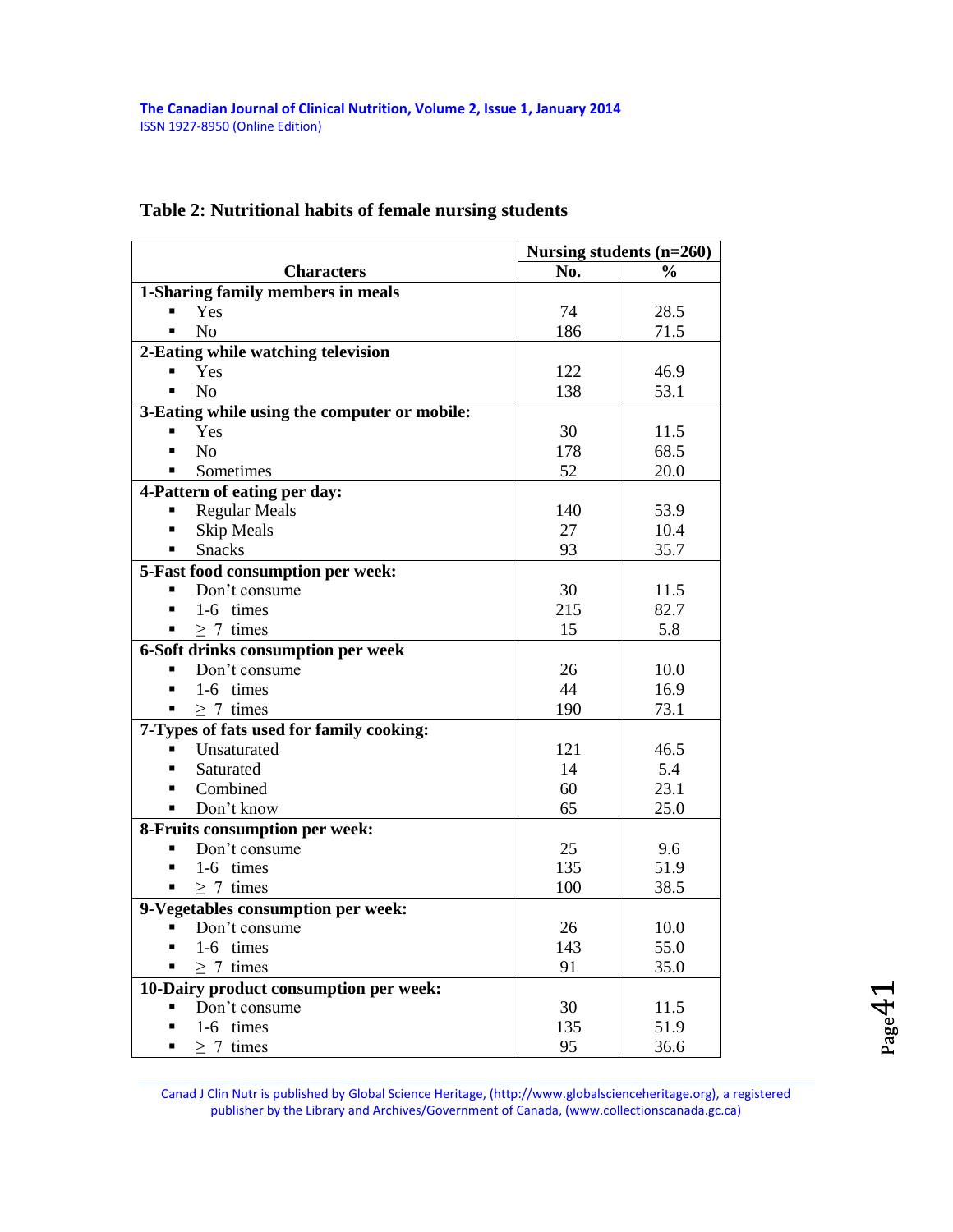|                                 |     | Nursing students $(n=260)$ |
|---------------------------------|-----|----------------------------|
| <b>Measurements</b>             | No. | $\%$                       |
| 1-Body Mass Index (BMI):        |     |                            |
| Underweight $(\langle 18.5)$    | 50  | 19.2                       |
| Normal weight (18.5-24.99)      | 134 | 51.5                       |
| Overweight (25-29.99)           | 60  | 23.1                       |
| Obese (30-34.99)                | 10  | 3.8                        |
| Severe obese $(\geq 35)$        | 6   | 2.3                        |
| 2-Body Mass Index (BMI):        |     |                            |
| Underweight $(\langle 18.5)$    | 50  | 19.2                       |
| Normal weight (18.5-24.99)<br>٠ | 134 | 51.5                       |
| Overweight $(≥25)$              | 76  | 29.2                       |
| 3-Waist-to-Hip Ratio:           |     |                            |
| Acceptable $(<0.8)$             | 174 | 66.9                       |
| Unacceptable $(>0.8)$           | 86  | 33.1                       |

## **Table 3: Physical measurements and weight perception of female nursing students**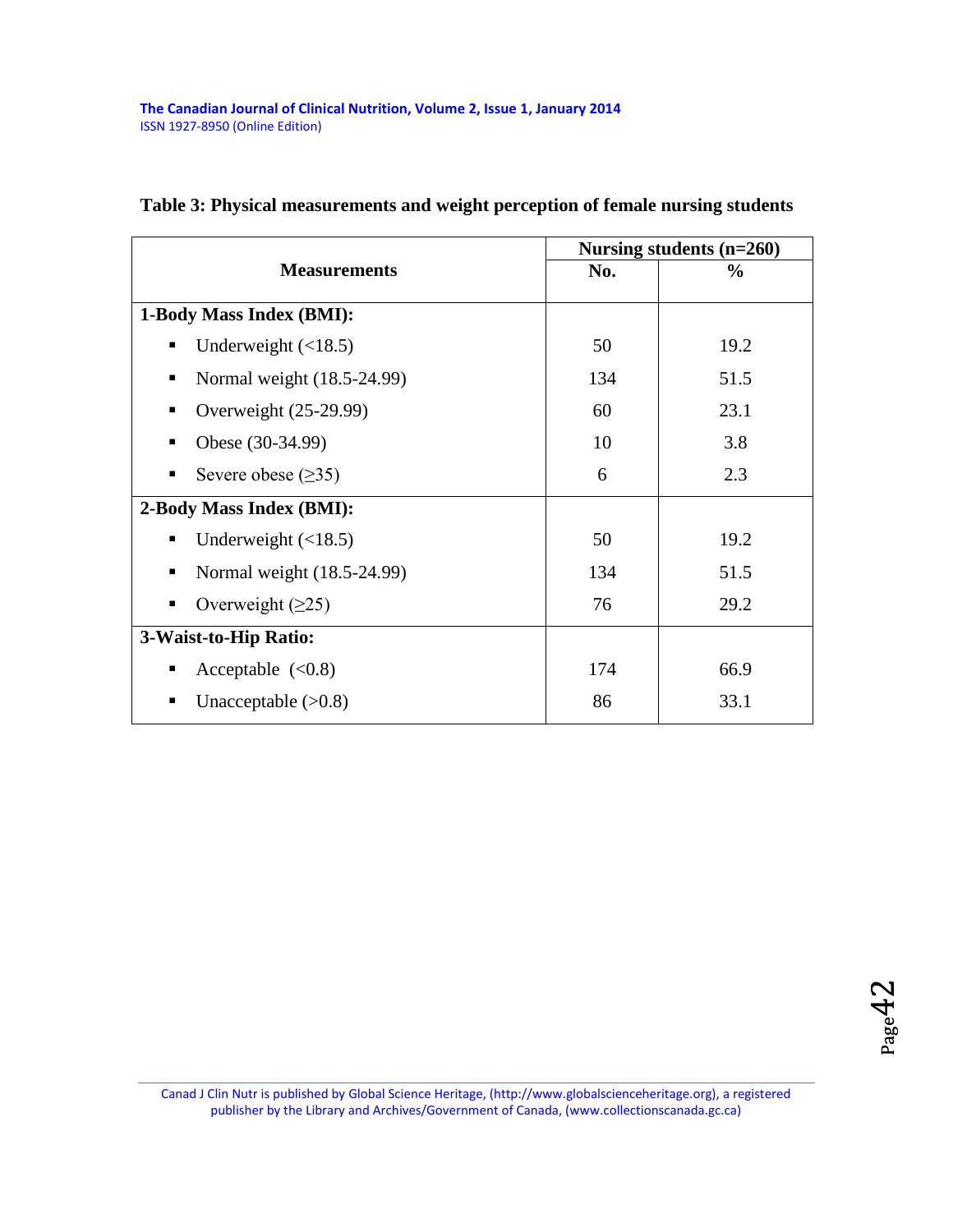| <b>Variables</b>                  |                | Underweight   |                             | <b>Normal</b><br>Weight | Overweight |               | <b>Total</b> |               | $\chi^2$ -Test |
|-----------------------------------|----------------|---------------|-----------------------------|-------------------------|------------|---------------|--------------|---------------|----------------|
|                                   | No.            | $\frac{0}{0}$ | N <sub>0</sub><br>$\bullet$ | $\frac{0}{0}$           | No.        | $\frac{6}{6}$ | No.          | $\frac{0}{0}$ | $(P$ Value)    |
| 1-Age in Years:                   |                |               |                             |                         |            |               |              |               |                |
| $18 - 20$ years<br>п              | 24             | 26.1          | 50                          | 54.3                    | 18         | 19.6          | 92           | 100.0         | 15.75          |
| $20 - 22$ years<br>٠              | 26             | 17.3          | 76                          | 50.7                    | 48         | 32.0          | 150          | 100.0         | (0.015)        |
| $\geq$ 22 years<br>٠              | $\overline{0}$ | 0.0           | 8                           | 44.4                    | 10         | 55.6          | 18           | 100.0         |                |
| 2-Father's Education:             |                |               |                             |                         |            |               |              |               |                |
| Illiterate or read and write<br>п | $\overline{2}$ | 6.2           | 22                          | 68.8                    | 8          | 25.0          | 32           | 100.0         | 13.60          |
| Primary & Preparatory<br>п        | 16             | 14.8          | 52                          | 48.1                    | 40         | 37.0          | 108          | 100.0         |                |
| Secondary & Diploma<br>п          | 17             | 28.3          | 29                          | 48.3                    | 14         | 23.2          | 60           | 100.0         | (0.034)        |
| University & Higher studies<br>п  | 15             | 20.0          | 31                          | 51.7                    | 14         | 23.2          | 60           | 100.0         |                |
| <b>3-Mother's Education:</b>      |                |               |                             |                         |            |               |              |               |                |
| Illiterate or read and write<br>п | $\overline{2}$ | 4.3           | 28                          | 60.9                    | 16         | 34.8          | 46           | 100.0         | 13.20          |
| Primary & Preparatory<br>п        | 32             | 22.9          | 66                          | 47.1                    | 42         | 30.0          | 140          | 100.0         |                |
| Secondary & Diploma<br>п          | 8              | 16.7          | 30                          | 62.5                    | 10         | 20.8          | 48           | 100.0         | (0.040)        |
| University & Higher studies<br>п  | 8              | 30.8          | 10                          | 38.5                    | 8          | 30.8          | 26           | 100.0         |                |

## **Table 4: Association between socio-demographic characters and BMI of female nursing students**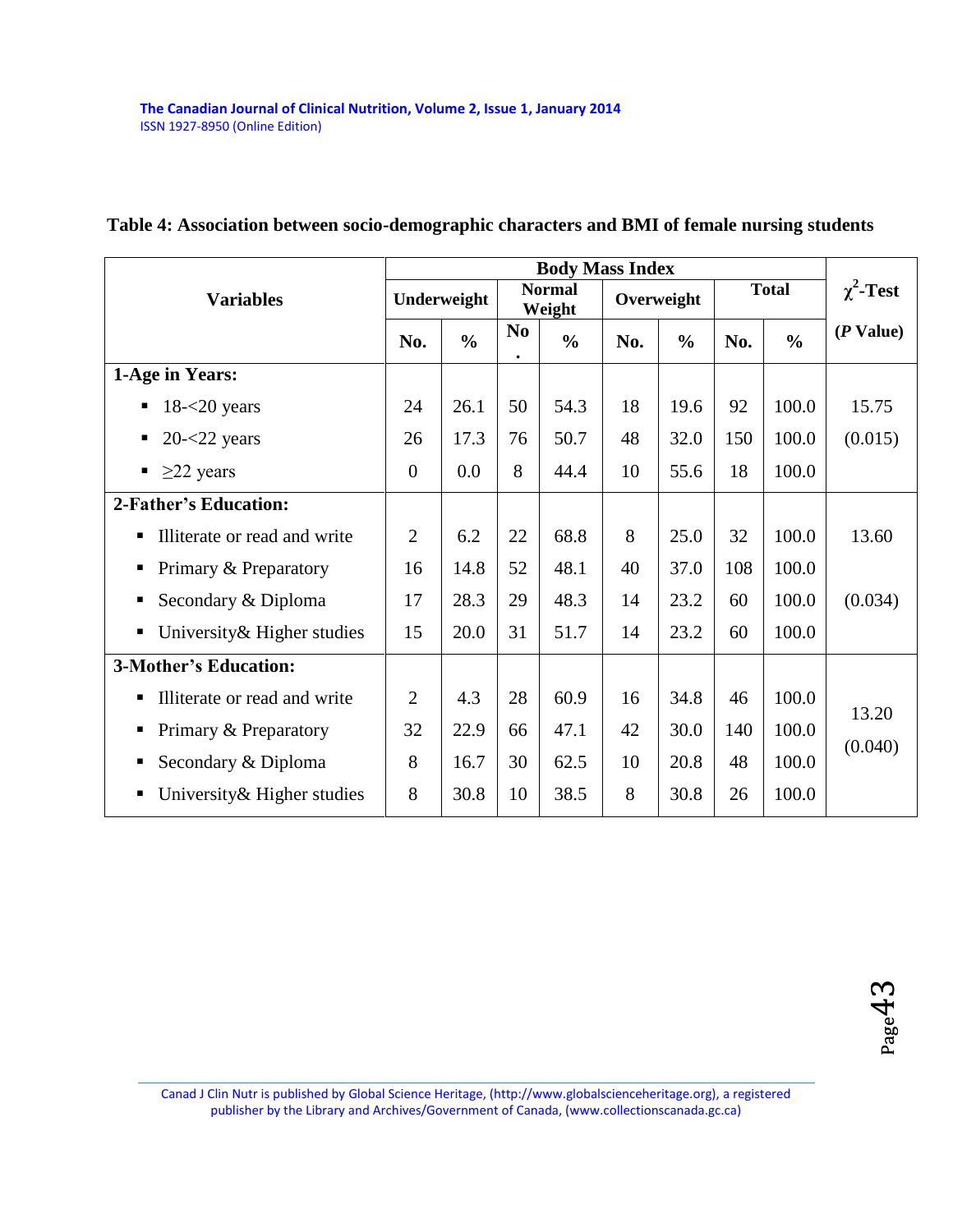|                         | <b>Body Mass Index</b> |               |                                       |               |                |               |                               |               |                 |
|-------------------------|------------------------|---------------|---------------------------------------|---------------|----------------|---------------|-------------------------------|---------------|-----------------|
| <b>Variables</b>        | Underweight            |               | <b>Normal</b><br>Overweight<br>weight |               | <b>Total</b>   |               | $\chi^2$ -Test<br>$(P$ Value) |               |                 |
|                         | No.                    | $\frac{0}{0}$ | No.                                   | $\frac{0}{0}$ | No.            | $\frac{0}{0}$ | No.                           | $\frac{6}{6}$ |                 |
| 1-Eating while          |                        |               |                                       |               |                |               |                               |               |                 |
| watching Television:    |                        |               |                                       |               |                |               |                               |               |                 |
| Yes                     | 32                     | 26.2          | 52                                    | 42.6          | 38             | 31.1          | 122                           | 100.0         | 9.67<br>(0.008) |
| $\blacksquare$ No       | 18                     | 13.0          | 82                                    | 59.4          | 38             | 27.5          | 138                           | 100.0         |                 |
| 2-Fats used in cooking: |                        |               |                                       |               |                |               |                               |               |                 |
| ■ Unsaturated           | 32                     | 26.4          | 51                                    | 42.1          | 38             | 31.4          | 121                           | 100.0         | 13.48           |
| ■ Saturated             | 4                      | 28.6          | 6                                     | 42.9          | $\overline{4}$ | 28.6          | 14                            | 100.0         | (0.036)         |
| $\blacksquare$ Mixed    | $\overline{7}$         | 11.7          | 38                                    | 63.3          | 15             | 25.0          | 60                            | 100.0         |                 |
| Don't know              | 7                      | 10.8          | 39                                    | 60.0          | 19             | 29.2          | 65                            | 100.0         |                 |

## **Table 5: Association between nutritional Habits and BMI of study subjects**

#### **Table 6: Association between body mass index and waist hip ratio among study subjects**

|                      | <b>Waist-to-Hip Ratio</b> |               |            |               |              |               |                                |
|----------------------|---------------------------|---------------|------------|---------------|--------------|---------------|--------------------------------|
| <b>BMI</b>           |                           | Unacceptable  | Acceptable |               | <b>Total</b> |               | $\chi^2$ -Test<br>Value)<br>(P |
|                      | No.                       | $\frac{0}{0}$ | No.        | $\frac{6}{9}$ | No.          | $\frac{6}{6}$ |                                |
| Underweight          | $\overline{2}$            | 4.0           | 48         | 96.0          | 50           | 100.0         | 116.66                         |
| <b>Normal Weight</b> | 22                        | 16.4          | 112        | 83.6          | 134          | 100.0         | $(P = 0.000)$                  |
| Overweight           | 62                        | 81.6          | 14         | 18.4          | 76           | 100.0         |                                |

Page44